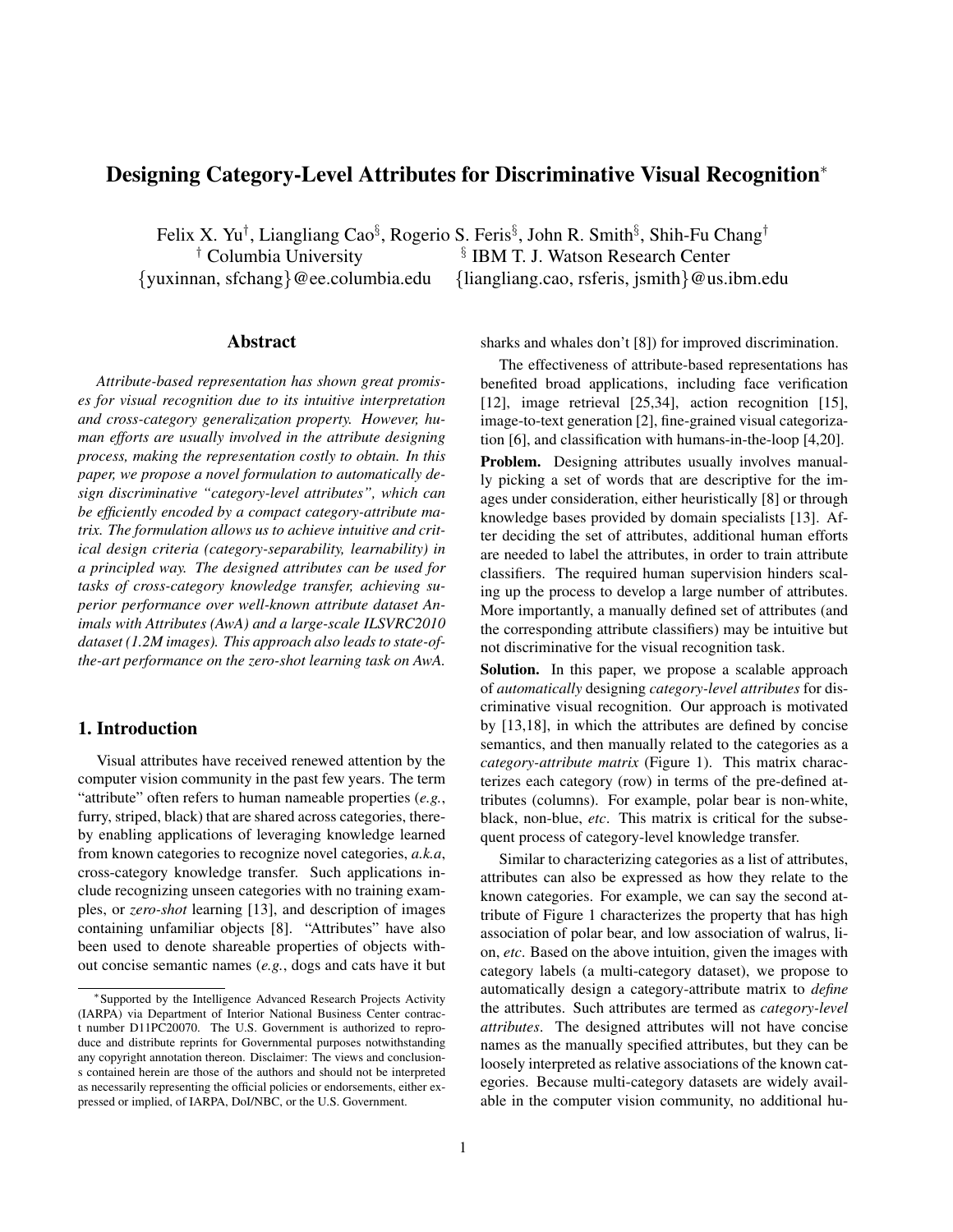

Figure 1. Manually defined category-attribute matrix copied from [13]: the rows are the categories, and the columns are the attributes. This matrix is obtained from human judgments on the "relative strength of association" between attributes and animal categories.

man efforts are needed in the above process.

Our work makes the following unique contributions:

- We propose a principled framework of using categorylevel attributes for visual recognition (Section 3.1).
- We theoretically demonstrate that discriminative category-level attributes should have the properties of category-separability and learnability (Section 3.2).
- Based on this analysis, an efficient algorithm is proposed for scalable design of attributes (Section 4).
- We conduct comprehensive experiments (Section 5) to demonstrate the effectiveness of our approach in recognizing known and novel categories. Our method achieves the state-of-the-art result on the zero-shot learning task.

# 2. Related Works

### 2.1. Designing Semantic Attributes

Traditionally, the semantic attributes are designed by manually picking a set of words that are descriptive for the images under consideration [8,13,16]. Similar way has also been explored for designing "concepts" in multimedia [17,31] and computer vision [14,26,27]. The concepts are sometimes manually or automatically organized into a hierarchical structure (ontology) to characterize different levels of semantics [17,26]. To alleviate the human burdens, [2] proposes to automatically discover attributes by mining the text and images on the web, and [23] explores the "semantic relatedness" through online knowledge source to relate the attributes to the categories. In order to incorporate discriminativeness for the semantic attributes, [6,19] propose to build nameable and discriminative attributes with humanin-the-loop. Compared to the above manually designed semantic attributes, our designed attributes cannot be used to describe images with concise semantic terms, and they may not capture subtle non-discriminative visual patterns of individual images. However, the category-level attributes can be automatically and efficiently designed for discriminative visual recognition, leading to effective solutions and even state-of-the-art performance on the tasks that traditionally achieved with semantic attributes.

#### 2.2. Designing Data-Driven Attributes

Non-semantic "data-driven attributes" have been explored to complement semantic attributes with various forms. [12] combines semantic attributes with "simile classifiers" for face verification. [32] proposes data-driven "concepts" for event detection. [15] extends a set of manually specified attributes with data-driven attributes for improved action recognition. [24] extends a semantic attribute representation with extra non-interpretable dimensions for enhanced discrimination. [3,10,22] use the large-margin framework to model attributes for objective recognition. [7,30] use attribute-like latent models to improve object recognition. The highly efficient algorithm, and the unique capability of zero-shot learning, differentiate the proposed methodology from the above approaches.

The category-level attribute definition can be seen as a generalization of the discriminative attributes used in [8]. Instead of randomly generating the "category split" as in [8], we propose a principled way to *design* the categorylevel attributes.

# 3. A Learning Framework for Visual Recognition with Category-Level Attributes

### 3.1. The Framework

We propose a framework of using attributes as mid-level cues for multi-class classification on *known* categories. And the error of such classification scheme is used to measure the discriminativeness of attributes. Suppose there are  $k$ categories, and l attributes. The category-attribute matrix (definition of attributes) is denoted as  $\mathbf{A} \in \mathbb{R}^{k \times l}$ , in which the columns  $\{\mathbf A_{\cdot i}\}_{i=1}^l$  define l category-level attributes, and the rows  $\{\mathbf A_i\}_{i=1}^k$  correspond to k known categories.

**Definition 1.** For an input image  $x \in \mathcal{X}$  (as low-level fea*tures), we define the following two steps to utilize attributes as mid-level cues to predict its category label*  $y \in \mathcal{Y}$ *.* 

*Attribute Encoding: Compute* l *attributes by attribute clas* $s$ *ifiers*  $f(\mathbf{x}) = [f_1(\mathbf{x}), ..., f_l(\mathbf{x})]^T$  *in which*  $f_i(\mathbf{x}) \in \mathbb{R}$  *models the strength of the* i*-th attribute for* x*.*

*Category Decoding: Choose the closest category (row of* A*) in the attribute space (column space of* A*):*

$$
\arg\min_{i} \parallel \mathbf{A}_{i\cdot} - \mathbf{f}(\mathbf{x})^T \parallel. \tag{1}
$$

Because A is real valued, a unique solution for Equation 1 can be reached. Figure 2 illustrates using two attributes to discriminate cats and dogs.

Definition 2. *Designing discriminative category-level attributes is to find a category-attribute matrix* A*, as well as the attribute classifiers*  $f(\cdot)$  *to minimize the multi-class classification error.*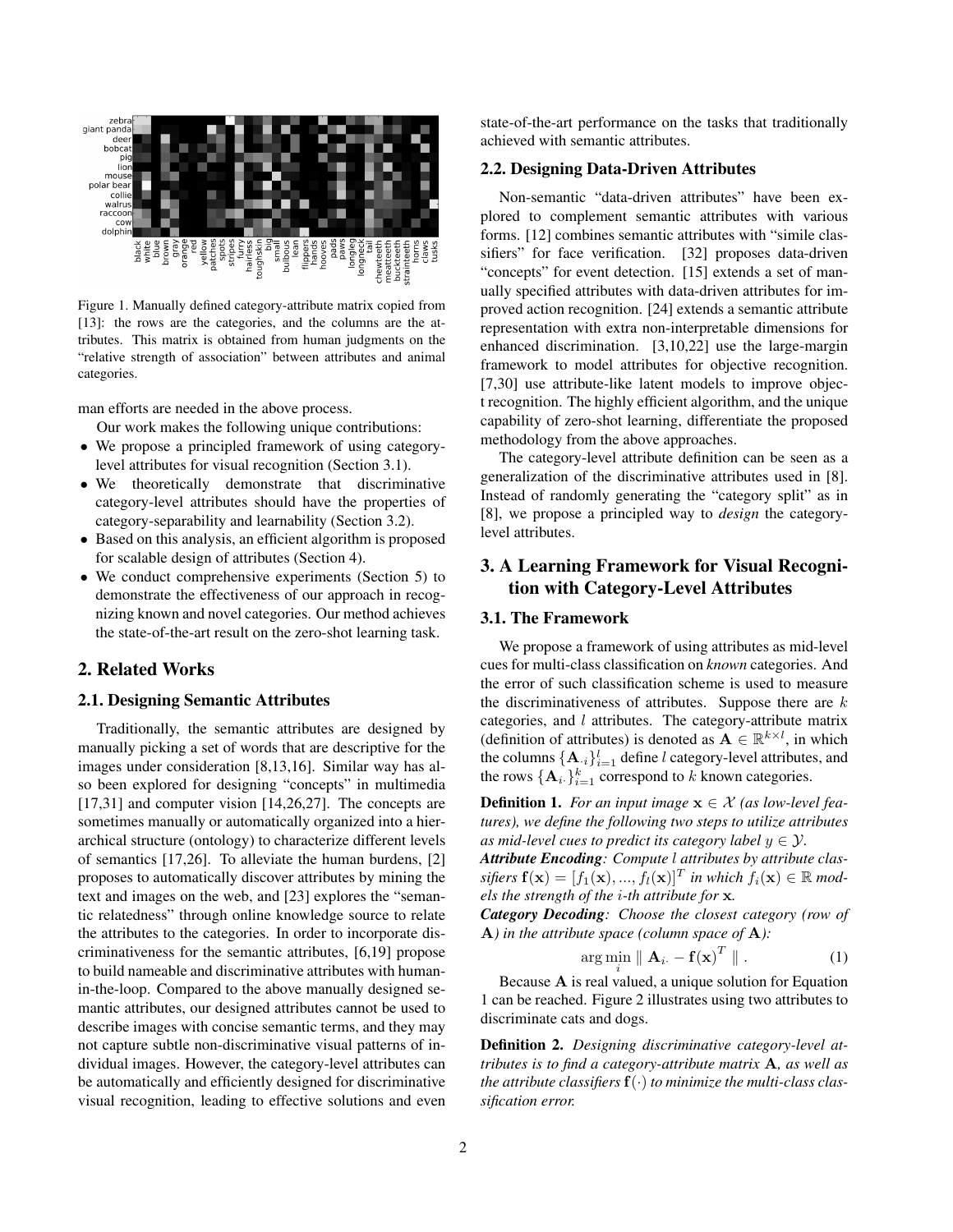Why the Framework. The above framework is motivated by two previous studies: learning attributes based on category-attribute matrix [13], and Error Correcting Output Code (ECOC) [1,5]. Multiple previous research can be unified into the framework by firstly setting A as a pre-defined matrix, and then modeling  $f(\cdot)$  accordingly. For example, in the previous studies, A was set as a manually defined matrix [13], a random matrix (discriminative attributes [8]), or a k-dimensional square matrix with diagonal elements as 1 and others as −1. The last case is exactly the one-vs-all approach, in which an attribute is equivalent to a single category. When applied for recognizing novel categories, such attributes are termed as category-level semantic features, or, *classemes* [27,31].

Unlike the manual attributes and classemes, the designed attributes are without concise semantics. However the category-level attributes are more intuitive than mid-level representations defined on low-level features, reviewed in Section 2.2. In fact, our attributes can be seen as *soft* groupings of categories, with analogy to the idea of building taxonomy or concept hierarchy in the library science. We provide a discussion on the semantic aspects of the proposed method in the supplementary technical report [33].

In addition, by defining attributes based on a set of known categories, we are able to develop a highly efficient algorithm to design the attributes (Section 4). It also enables a unique and efficient way for doing zero-shot learning (Section 5.3).

#### 3.2. Theoretical Analysis

In this section, we theoretically show the properties of good attributes in a more explicit form. Specifically, we bound the empirical multi-class classification error in terms of attribute encoding error and a property of the categoryattribute matrix, as illustrated in Figure 2.

Formally, given training examples  $\{x_i, y_i\}_{i=1}^m$ , in which  $x_i \in \mathcal{X}$  is the feature, and  $y_i \in \mathcal{Y}$  is the category label associated with  $x_i$ :

**Definition 3.** Define  $\epsilon$  as the average encoding error of *the attribute classifiers*  $f(\cdot)$ *, with respect to the categoryattribute matrix* A*.*

$$
\epsilon = \frac{1}{m} \sum_{i=1}^{m} \parallel \mathbf{A}_{y_i} - \mathbf{f}(\mathbf{x}_i) \parallel.
$$
 (2)

Definition 4. *Define* ρ *as the minimum row separation of the category-attribute matrix* A

$$
\rho = \min_{i \neq j} \parallel \mathbf{A}_{i \cdot} - \mathbf{A}_{j \cdot} \parallel . \tag{3}
$$

Theorem 1. *The empirical error of multi-class classification is upper bounded by*  $2\epsilon/\rho$ *.* 



Figure 2. Discriminating dogs and cats, with two attributes. Each category (row of A) is a template vector in the attribute space (column space of **A**).  $\rho$  is the row separation of the category-attribute matrix. A new image of dog can be represented as an attribute vector through attribute encoding, and  $\epsilon$  is the encoding error. In order for the image not to be mistakenly categorized as cat, we prefer smaller  $\epsilon$  and larger  $ρ$ .

The proof of the theorem is provided in the supplementary technical report [33]. The message delivered by the bound is very intuitive. It tells us discriminative attributes should have the following properties, illustrated in Figure 2:

- Category-separability. We want  $\rho$  to be large, *i.e.* the categories should be separated in the attribute space.
- Learnability. We want  $\epsilon$  to be small, meaning that the attributes should be learnable. This also implies that attributes should be shared across "similar" categories.

In addition, we also want the attributes to be non-redundant, otherwise we may get a large amount of identical attributes. In this paper, the redundancy is measured as

$$
r = \frac{1}{l} \parallel \mathbf{A}^T \mathbf{A} - \mathbf{I} \parallel_F^2,
$$
 (4)

in which  $\|\cdot\|_F$  is the Frobenius norm.

# 4. The Attribute Design Algorithm

Based on the above analysis, we propose an efficient and scalable algorithm to design the category-attribute matrix A, and to learn the attribute classifiers  $f(\cdot)$ . The algorithm is fully automatic given images with category labels.

#### 4.1. Designing the Category-Attribute Matrix

To optimize the category-attribute matrix  $A$  (definition of attributes), we first consider the objective function in the following form, without the non-redundancy constraint:

$$
\max_{\mathbf{A}} J(\mathbf{A}) = J_1(\mathbf{A}) + \lambda J_2(\mathbf{A}),\tag{5}
$$

in which  $J_1(\mathbf{A})$  induces separability (larger  $\rho$ ), and  $J_2(\mathbf{A})$ induces learnability (smaller  $\epsilon$ ). To benefit the algorithm, we set  $J_1(A)$  as sum of all distances between every two rows of A, encouraging every two categories to be separable in the attribute space.

$$
J_1(\mathbf{A}) = \sum_{i,j} \| \mathbf{A}_{i \cdot} - \mathbf{A}_{j \cdot} \|_2^2.
$$
 (6)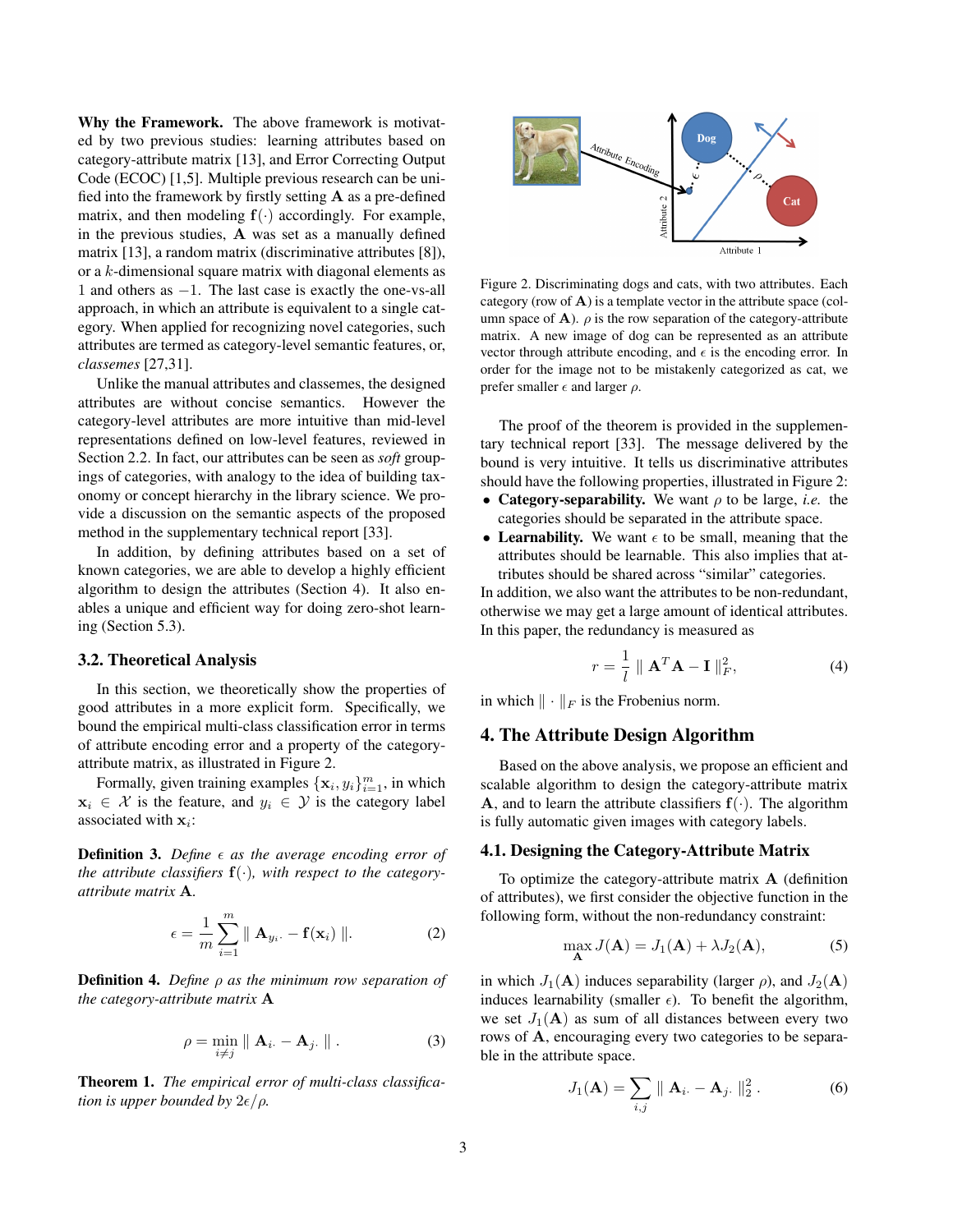Algorithm 1 Designing the category-attribute matrix

Initialize  $R = Q$ , and A as an empty matrix, solve Equation 9 by sequentially learning  $k$  additional columns. for  $i = 1 : k$  do Solve Equation 10 to get a Add the new column  $A \leftarrow [A, a]$ Update<sup>1</sup> $\mathbf{R} \leftarrow \mathbf{R} - \eta \mathbf{a} \mathbf{a}^T$ end for

We set  $J_2(A)$  as a proximity preserving regularizer

$$
J_2(\mathbf{A}) = -\sum_{i,j} S_{ij} \parallel \mathbf{A}_{i \cdot} - \mathbf{A}_{j \cdot} \parallel_2^2, \tag{7}
$$

in which  $S_{ij}$  measures the category-level visual proximity between the category  $i$  and category  $j$ . The intuition is that if two categories are visually similar, we expect them to share more attributes, otherwise the attribute classifiers will be hard to learn. The construction of the visual proximity matrix  $\mathbf{S} \in \mathbb{R}^{k \times k}$  will be presented in Section 4.3.

It is easy to show that

$$
J(\mathbf{A}) = \text{Tr}(\mathbf{A}^T \mathbf{Q} \mathbf{A}), \quad \mathbf{Q} = \mathbf{P} - \lambda \mathbf{L}, \tag{8}
$$

in which P is with diagonal elements being  $k - 1$  and all the other elements  $-1$ , and **L** is the Laplacian of **S** [28].

Considering the non-redundant objective, if we force the designed attributes to be strictly orthogonal to each other, *i.e.*  $A^T A = I$ , the problem can be solved efficiently by a single step, *i.e.* A combines the top eigenvectors of Q. However, just like PCA, the orthogonal constraint will result in low-quality attributes, because of the fast decay of eigenvalues. So we relax the strict orthogonal constraint, and solve the following problem:

$$
\max_{\mathbf{A}} \quad \text{Tr}(\mathbf{A}^T \mathbf{Q} \mathbf{A}) - \beta \parallel \mathbf{A}^T \mathbf{A} - \mathbf{I} \parallel_F^2. \tag{9}
$$

Without loss of generality, we require the columns of A (attributes) to be l2 normalized. We propose to incrementally learn the columns of A. Specifically, given an initialized A, optimizing an additional column a is to solve the following optimization.

$$
\max_{\mathbf{a}} \quad \mathbf{a}^T \mathbf{R} \mathbf{a} \qquad \text{s.t.} \quad \mathbf{a}^T \mathbf{a} = 1, \tag{10}
$$

in which  $\mathbf{R} = \mathbf{Q} - \eta \mathbf{A} \mathbf{A}^T$ ,  $\eta = 2\beta$ . This is a Rayleigh quotient problem, with the optimal a as the eigenvector of R with the largest eigenvalue. The overall algorithm is described in Algorithm 1. The algorithm greedily finds additional non-redundant attributes, with desired properties.

#### 4.2. Learning the Attribute Classifiers

After getting the real-valued category-attribute matrix A, the next step is to learn the attribute classifiers  $f(\cdot)$ . We assume each classifier  $\{f_i(\cdot)\}_{i=1}^l$  can be learned independently. Specifically, suppose  $f_i(\cdot)$  can be represented by a linear model  $w_i$ , our solution is to solve a large-margin classification problem with weighted slack variables.

$$
\min_{\mathbf{w}_i, \xi} \quad \|\mathbf{w}_i\|_2^2 + C \sum_{j=1}^m |A_{y_j, i}| \xi_j
$$
\n
$$
\text{s.t.} \quad \text{sign}(A_{y_j, i}) \mathbf{w}_i^T \mathbf{x}_j \ge 1 - \xi_j
$$
\n
$$
\xi_j \ge 0, \quad j = 1...m
$$
\n(11)

in which the binarized category-attribute matrix element sign( $A_{y_i,i}$ ) defines the presence/non-presence of the *i*th attribute for  $x_i$ . The idea is to put higher penalties for misclassified instances from categories with stronger categoryattribute association. Generalizing to kernel version is straightforward.

#### 4.3. Building the Visual Proximity Matrix S

In the proposed algorithm in Section 4.1, one important issue is to build the visual proximity matrix  $\mathbf{S} \in \mathbb{R}^{k \times k}$ used in Equation 7. This matrix is key towards making the attributes learnable, and sharable across categories. Similar to [28], we first build a distance matrix  $\mathbf{D} \in \mathbb{R}^{k \times k}$ , in which  $D_{ij}$  measures the distance between category i and j. S is modeled as a sparse affinity matrix, with the non-zero elements  $S_{ij} = e^{-D_{ij}/\sigma}$ .

D is built dependent on *type* of kernel used for learning the attribute classifiers  $f(\cdot)$  (Section 4.2)<sup>2</sup>. When nonlinear kernels are used, SVM margins, of  $k(k - 1)/2$  *one-vs-one* SVMs modeled on low-level features are used as distance measurement for categories; when linear kernels are used (which is usually used for large-scale problems), we simply use the distances of category centers (category mean of the low-level features) as distance measurements. Because the category centers can be pre-computed, the latter process is very fast, with computational complexity linear to # images, and quadratic to # categories.

#### 4.4. Discussions

Efficiency and Scalability. The attribute design algorithm requires no expensive iterations on the image features. The computational complexity of designing an attribute (a column of A) is as efficient as finding the eigenvector with the largest eigenvalue of matrix  $R$  in Equation 10 (quadratic to # categories). For example, on a 6-core Intel 2.5 GHz

<sup>&</sup>lt;sup>1</sup>Because  $\mathbf{A} \mathbf{A}^T = \sum_i A_i A_i^T$ , in each iteration **R** can be updated as  $\mathbf{R} \leftarrow \mathbf{R} - \eta \mathbf{a} \mathbf{a}^T = \mathbf{Q} - \eta \mathbf{A} \mathbf{A}^T$  for efficiency.

<sup>&</sup>lt;sup>2</sup>The visual proximity matrix **S** is only dependent on the kernel type, not the learned attribute classifiers. Therefore, designing attributes (Section 4.1) and learning the attribute classifiers (Section 4.2) are two sequential steps, requiring no expensive iterations on the image features.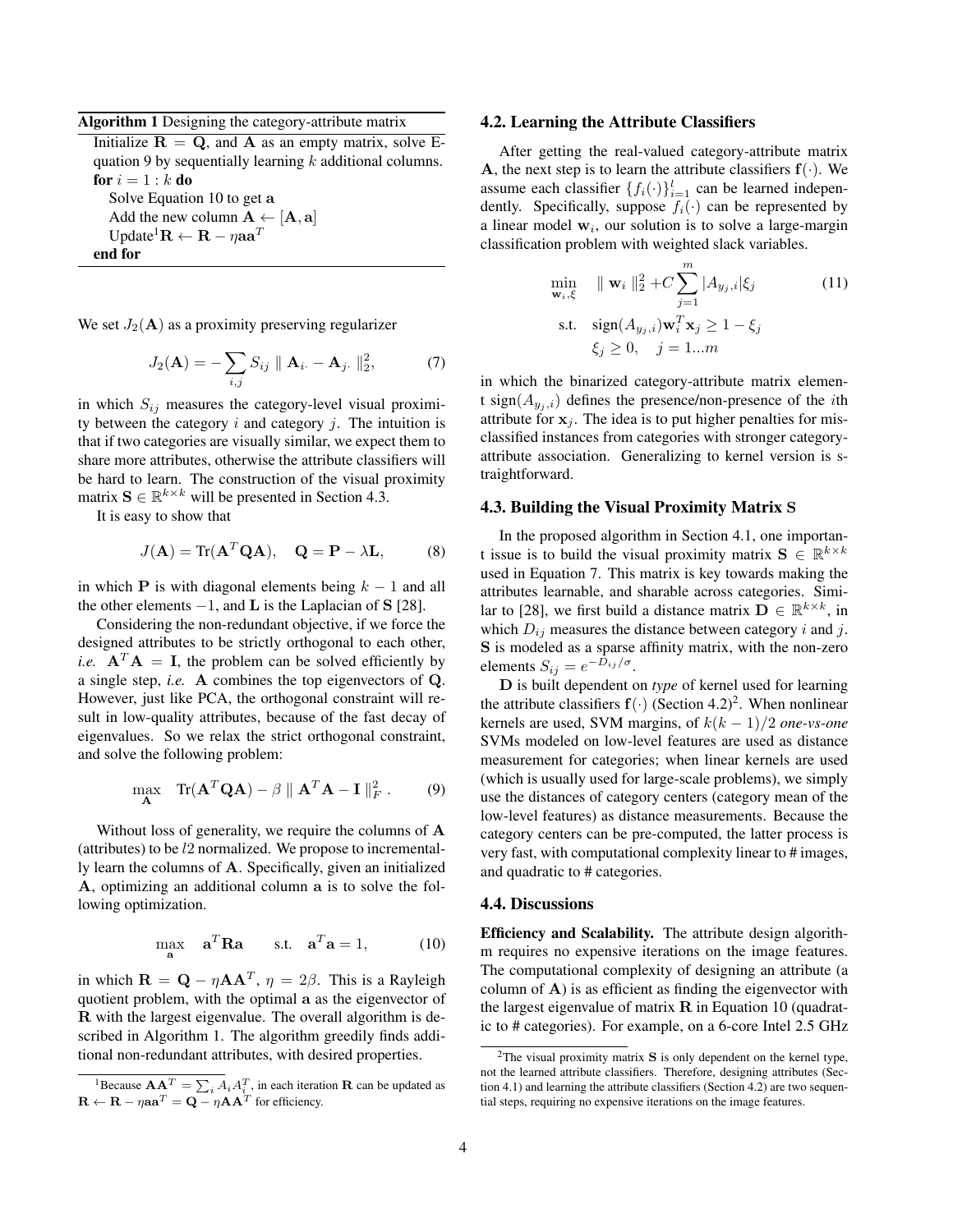workstation, it just takes about 1 hour to design 2,000 attributes based on 950 categories on the large-scale ILSVR-C2010 dataset (Section 5.2).

Known Categories vs. Novel Categories. Though the above algorithm is for designing attributes to discriminate known categories, the application of the designed attributes is for recognizing *novel* categories, the categories that are not used in the attribute designing process. In specific, we will show by experiment:

- The designed attributes are discriminative for novel, yet related categories (Section 5.2 AwA dataset).
- The designed attributes are discriminative for general novel categories, provided we can design a large amount of attributes based on a diverse set of known categories (Section 5.2 ILSVRC2010 dataset).
- The attributes are effective for the task of zero-shot learning (Section 5.3).

# 5. Experiments

Datasets. We evaluate the performance of the designed attributes on Animal with Attributes (AwA) [13], and ILSVR-C2010 datasets<sup>3</sup>. AwA contains 30,475 images of 50 animal categories. Associated with the images, there is a manually designed category-attribute matrix of 85 attributes shown in Figure 1. ILSVRC2010 contains 1.2M images from 1,000 diverse categories. The experiments are performed 10 times, and we report the mean performance.

Baselines. We first demonstrate that our designed categorylevel attributes are more discriminative than other *categorylevel representations*. In the task of discriminating known categories (Section 5.1), we use the framework proposed in Section 3, and compare the performance of the designed attributes with the manual attributes [13] (85 manually defined attributes with a manually specified category-attribute matrix), random category-level attributes [8] (attributes defined as a randomly generated category-attribute matrix), and one-vs-all classifiers (equivalent to attributes defined as an matrix, with diagonal elements as 1 and others as  $-1$ ). In the task of novel category recognition in Section 5.2, we use the extracted attributes as features to perform classification on the images of novel categories. Our approach is compared with the manual attributes, random attributes, classemes [27] (one-vs-all classifiers learned on the known categories), and low-level features (one-vs-all classification scheme based on low-level features of the novel categories). We also test the retrieval and classification performance of our approaches based on the large-scale ILSVRC2010 data.

To demonstrate the capability of zero-shot learning of the designed attributes, we compare our approach with the best published results to date in Section 5.3.





Figure 3. Multi-class classification accuracy on known categories. The numbers in bracket are # attributes. The standard deviation is around 1%.

| Measurement                   | Designed | Manual | Random |
|-------------------------------|----------|--------|--------|
| Encoding error $\epsilon$     | 0.03     | 0.07   | 0.04   |
| Minimum row separation $\rho$ | 1.37     | 0.57   | 1.15   |
| Average row separation        | 1.42     | 1.16   | 1.41   |
| Redundancy r                  | 0.55     | 2.93   | 0.73   |

Table 1. Properties of different attributes. The number of attributes is fixed as 85. Encoding error  $\epsilon$  is defined in Equation 2. Minimum row separation  $\rho$  is defined in Equation 3. Averaged row separation is value of the objective function in Equation 6. Redundancy  $r$  is defined in Equation 4. The category-attribute matrices are column-wise l2 normalized in order to be comparable. The measurements are computed on the test set.

### 5.1. Discriminating Known Categories

In this section, we verify the multi-class classification performance and other properties described in Section 3.2 on 40 *known* categories of AwA dataset. The attributes are designed based on 40 training categories defined in [13]. The same low-level features (10,940D), and kernel ( $\chi^2$  with bandwidth as 0.2 times median distance) are used. For random attributes, each element of the random categoryattribute matrix is generated uniformly from  $[-1, 1]^4$ .

We select different amount of images per category for training, 25 images per category for testing, and 10 images per category for validation. The parameters are tuned based on the validation set. The margins of  $40 \times 39/2 = 780$  onevs-one classifiers on the training data are used as distance measurements  $\bf{D}$  of animal categories (the  $C$  parameter for one-vs-one SVMs is simply fixed as 10). The visual proximity matrix S is built as the mutual 10-NN adjacent matrix with bandwidth parameter  $\sigma$  as 0.5 times the average distance [28]. We first fix the weighed SVM penalty  $C = 2$ , and tune  $\lambda \in \{2, 3, 4, 5\}, \eta \in \{6, 8, 10, 12, 14\}.$  Then we tune  $C \in \{0.02, 0.2, 2, 20\}.$ 

Figure 3 demonstrates the performance of multi-class

<sup>4</sup>Other alternatives including binary random matrix, sparse binary random matrix, yield similar performance.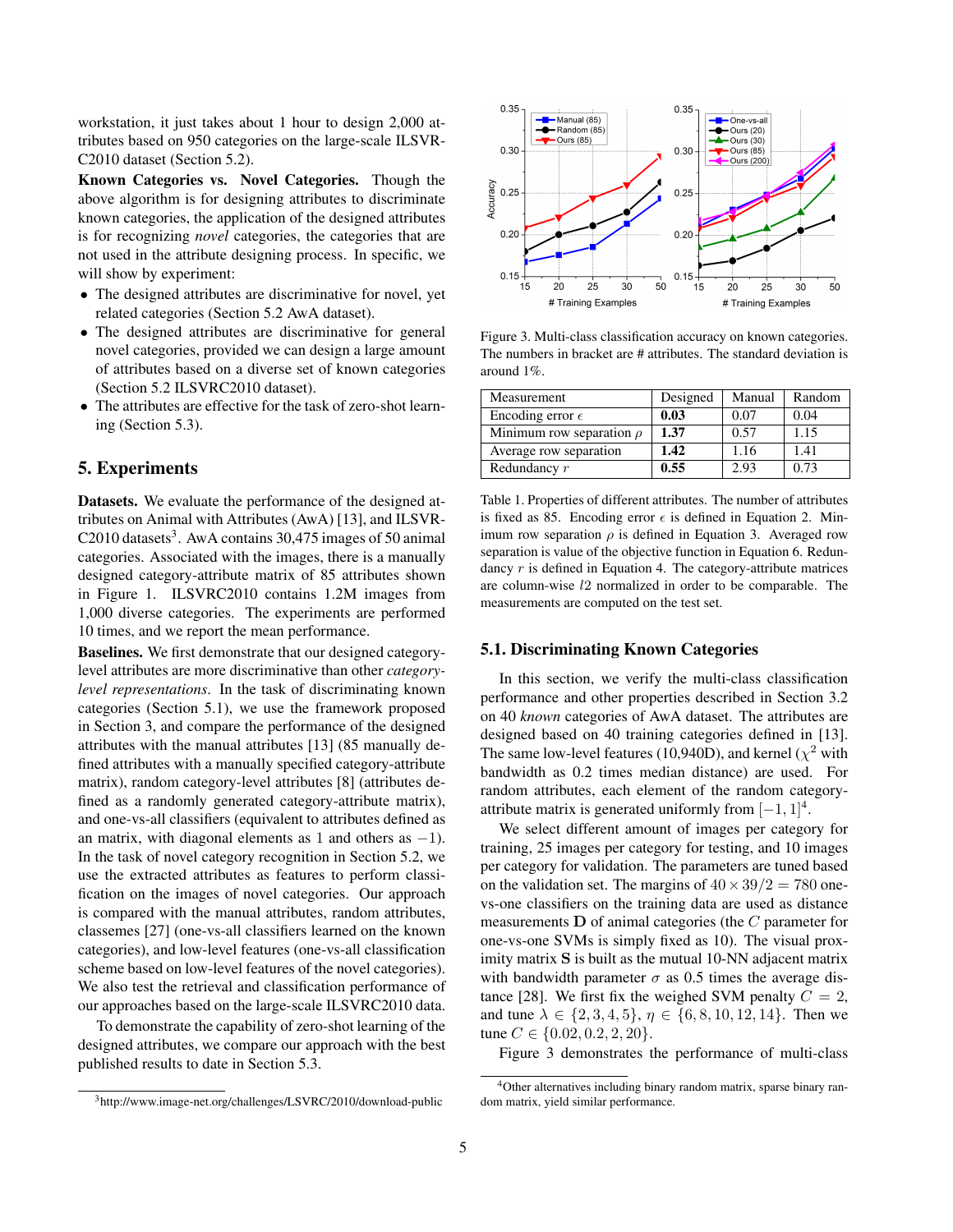

Figure 4. Multi-class classification accuracy on novel categories. The 64.6% accuracy with one-vs-all classifier using 50/50 (HALF) split is similar to the performance (65.9%) reported in [13]. The numbers in bracket are # attributes. The standard deviation is around 1%.

classification. Table 1 further verifies the properties of the designed attributes.

- The designed attributes perform significantly better than the manual attributes and random category-level attributes (Figure 3 left).
- The designed attributes is competitive to, if not better than the low-level features paired with one-vs-all  $\chi^2$  classifiers (Figure 3 right). The designed attributes significantly outperform the the one-vs-all classifiers (known as classemes) for the task of recognizing novel categories (Section 5.2), due to the fact that classemes are not shared across categories.
- The designed attributes have smaller encoding error, larger row separation and smaller redundancy. This justifies the theoretical analysis in Section 3.2.

One interesting observation is that even the random category-attribute matrix has better properties compared to the manually defined category-attribute matrix (Table 1). The random attributes therefore outperform the manual attributes (Figure 3 left).

### 5.2. Discriminating Novel Categories

We show that the designed attributes are also discriminative for *novel* categories. Specifically, we use the attributes, and other kinds of category-level representations as *features*, to perform the multi-class classification (AwA, ILSVRC2010) and the category-level retrieval (ILSVR-C2010) tasks.

Animals with Attributes. We use the 40 animal categories in Section 5.1 to design the attributes. Efficient linear SVM classifiers are trained based on different kinds of attribute features to perform classification on the images of 10 novel categories. The optimally tuned parameters in Section 5.1 are used for the task (The C parameter of linear SVM is tuned based on the same grid).

Figure 4 shows the performance. The designed attributes

| Method            | Precision $@50$ |
|-------------------|-----------------|
| Low-level feature | 33.40           |
| Classeme (950)    | 39.24           |
| Ours (500)        | 39.85           |
| <b>Ours</b> (950) | 42.16           |
| Ours (2,000)      | 43.10           |

Table 2. Category-level image retrieval result on 50 classes from ILSVRC2010. The numbers in bracket are # attributes. We closely follow the settings of [9].

|                   | Percentage for training |       |       |       |       |
|-------------------|-------------------------|-------|-------|-------|-------|
| Method            | $1\%$                   | 5%    | 10%   | 50%   | 100%  |
| Low-level feature | 35.55                   | 52.21 | 57.11 | 66.21 | 69.16 |
| Classemes (950)   | 38.54                   | 51.49 | 56.18 | 64.31 | 66.77 |
| <b>Ours</b> (500) | 39.01                   | 52.86 | 56.54 | 62.38 | 63.86 |
| <b>Ours</b> (950) | 41.60                   | 55.32 | 59.09 | 65.15 | 66.74 |
| Ours (2,000)      | 43.39                   | 56.51 | 60.36 | 66.91 | 68.17 |

Table 3. Image classification accuracy on 50 classes from ILSVR-C2010. The training set contains 54,636 images. The numbers in bracket are # attributes. Standard deviation is around 1%. We closely follow the settings of [9].

perform significantly better than other types of representations, especially with few training examples. This means that attributes are discriminative representation for the novel categories, by leveraging knowledge learned from known categories. As the # training images increases, the performance of low-level features is improved, due to sufficient supervision. Note that the manual attributes and classemes are with fixed dimensions, not extendable due to definition, whereas the dimension of the designed category-level attributes is scalable.

ILSVRC2010. In the previous experiments on AwA, we show that the designed attributes are discriminative for novel, yet related categories. We now demonstrate that the designed attributes can be discriminative for general novel categories, provided that we can design a large amount of attributes based on a diverse set of known categories. The ILSVRC2010 dataset is used for this experiment. Following the settings in [9], the low-level features are 4,096 dimensional fisher vectors [21]. 950 categories are used as known categories to design attributes. We test the performance of using attribute features for category-level retrieval and classification on the remaining 50 disjoint categories.

The distances of category centers (based on low-level features) are used as distance measurements D of categories. The visual proximity matrix S is built as a 30-NN mutual adjacent matrix, with bandwidth parameter  $\sigma$  as 0.5 times the mean distance [28]. The attributes are trained by linear weighted SVM models. All other detailed experiment settings, including data splits, and ways for parameter tuning are identical to [9].

We first test the performance of the designed attributes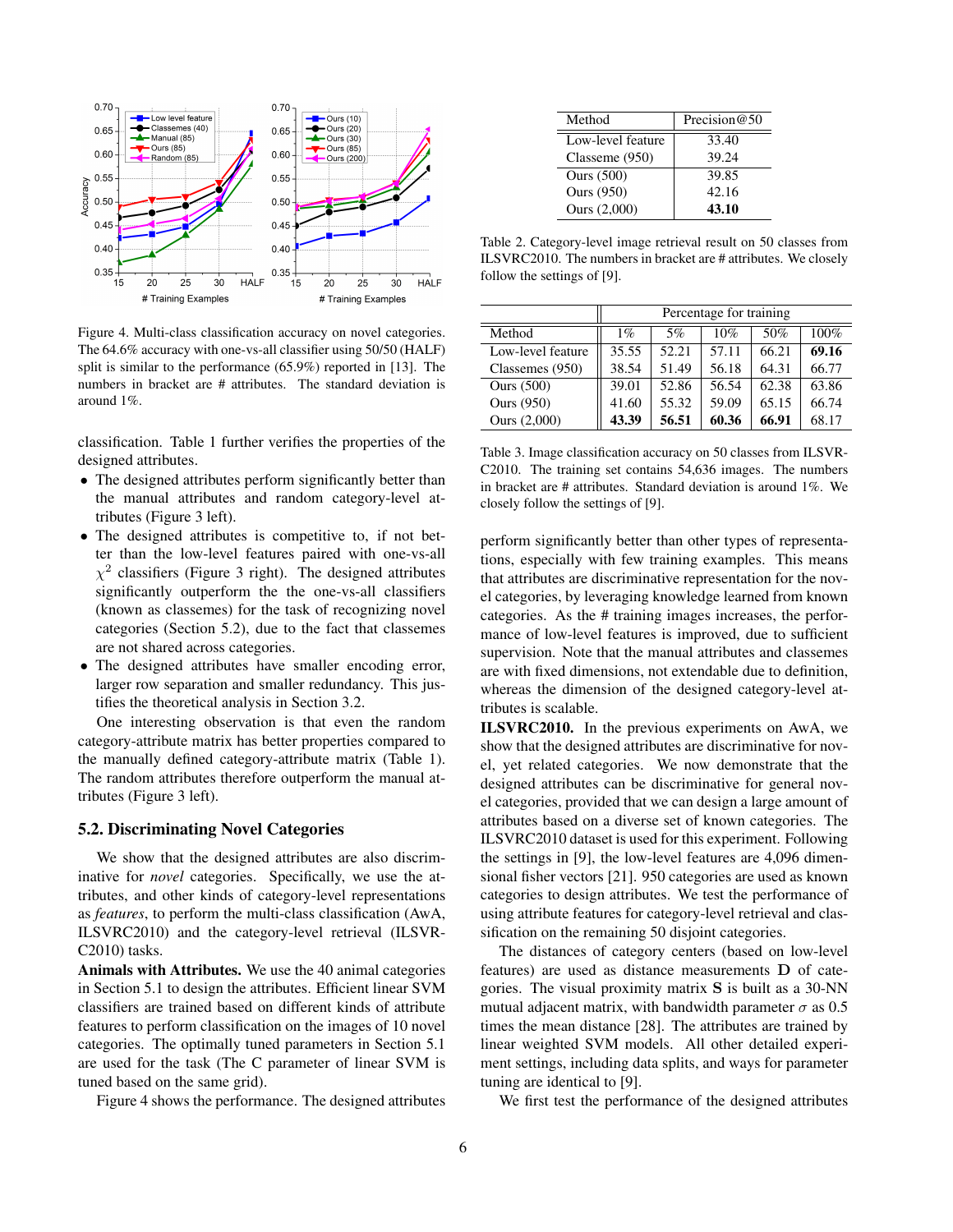for category-level image retrieval. 1,000 randomly selected images are used as queries to retrieve the nearest neighbors from the remaining 67,295 images. Table 2 shows the performance in terms of precision@50. The designed attributes outperform low-level features and classemes, even with 500 dimensions. And 2,000-dimensional attributes outperform the baselines by 9.70% and 3.86% respectively.

Next, we use the attribute feature, combined with linear SVM classifiers to classify the images of the 50 novel categories. 80% of the data are used for training (54,636 images), 10% for testing, and 10% for validation. Table 3 shows multi-class classification accuracy, using different amount of training images from the training set. Similar to the experiments on AwA dataset, attribute representation outperforms the baselines, especially when training with small amount of examples. It means attributes are effective for leveraging information of the known categories to recognize novel categories. As the amount of training images increases, the performance of low-level features goes up, due to sufficient amount of supervisions.

#### 5.3. Zero-Shot Learning

Building the New Category-Attribute Matrix. Zero-shot learning can be seen as an special case of recognizing novel categories, without training data. In such case, human knowledge [13,18] is required to build a new categoryattribute matrix  $\tilde{A} \in \mathbb{R}^{p \times l}$ , to relate the p novel categories to the  $l$  designed attributes. After that, we can follow the framework in Section 3.1 to recognize the novel categories. However, for each designed attribute in our approach, there is no guarantee that it possesses a coherent human interpretation. For example, while some may say the visual property separating tiger and zebra from cat and dog is "striped", others may say it is the sizes of animals that matter. Therefore, given a new animal, *e.g.* skunk (both striped and small), the humans may come up with different answers.

Motivated by the fact that the visual proximity matrix S in Equation 7 is central to the attribute design process, we propose a fairly straightforward solution: similar to [29], given each novel category, and  $k$  known categories, we ask the user to find the top- $M$  visually similar categories. The user is free to use any similarity interpretation they wish. We will then have a similarity matrix  $\tilde{S} \in \{0, 1\}^{p \times k}$ , in which  $\tilde{S}_{ij}$  is the binary similarity of the *i*-th novel category and the  $j$ -th known category. The novel categories are related to the designed attributes by the simple weighted sum:

$$
\tilde{\mathbf{A}} = \tilde{\mathbf{S}} \mathbf{A} \tag{12}
$$

The amount of human interaction is minimal for the above approach, independent on the number of attributes.

Experiment Results. We test the zero-shot learning performance on the AwA dataset, with same settings of [13] (40)

| Method                   | # Attributes | Accuracy       |
|--------------------------|--------------|----------------|
| Lampert et al. [13]      | 85           | 40.5           |
| Yu and Aloimonos [35]    | 85           | 40.0           |
| Rohrbach et al. [23]     |              | 35.7           |
| Kankuekul et al. [11]    |              | 32.7           |
| Ours                     | 10           | $40.52 + 4.58$ |
| Ours                     | 85           | $42.27 + 3.02$ |
| Ours                     | 200          | $42.83 + 2.92$ |
| Ours (Fusion)            | 200          | 46.94          |
| Ours (Adaptive)          | 200          | $45.16 + 2.75$ |
| Ours (Fusion + Adaptive) | 200          | 48.30          |

Table 4. Zero-shot multi-class classification accuracy with standard deviation on the 10 novel animals categories.

animal categories for training and 10 categories for testing). For each novel category, we ask the users to provide up to top-5 similar categories when building the similarity matrix. Empirically, fewer categories cannot fully characterize the visual appearance of the animals, and more categories will lead to more human burdens. Ten graduate students, who were not aware of the zero-shot learning experiments, were included in the study. When performing the the tasks, they were asked to think about visual similarities, rather than similarities otherwise. The time spent for the task ranges from 15 to 25 minutes. Because there is no validation set for zero-shot learning, we empirically set  $\lambda$ ,  $\eta$  and SVM penalty C as 3, 15 and 20, throughout the experiments. The performance is not sensitive to the parameters for the range described in Section 5.1.

Figure 4 shows the experiment results compared to various published baselines. Our approach achieves the stateof-the-art performance, even with just 10 attributes. The accuracy and robustness can be improved by using more attributes, and by averaging the multiple binary visual similarity matrices (Fusion). The former helps to fully explore the visual similarities S, and the later helps to filter out noise from different users. We have achieved accuracy of 46.94%, which significantly outperforms all published results.

Adaptive Attribute Design. In the experiments above, the attributes are designed to be discriminative for the known categorizes. As a refinement for zero-shot learning, we can modify the algorithm to design attributes *adaptively* for discriminating the novel categories. This can be achieved by changing the first objective  $J_1(A)$  (Section 4.1) to

$$
\tilde{J}_1(\mathbf{A}) = J_1(\tilde{\mathbf{S}}\mathbf{A}).\tag{13}
$$

In other words, we want to design a category-attribute matrix A which is specifically discriminative for the *novel* categories. The modified problem can be solved with minor modifications of the algorithm.

The last two rows of Table 4 demonstrate the performance of adaptive attribute design. Combined with averaged similarity matrix (Fusion + Adaptive), we have